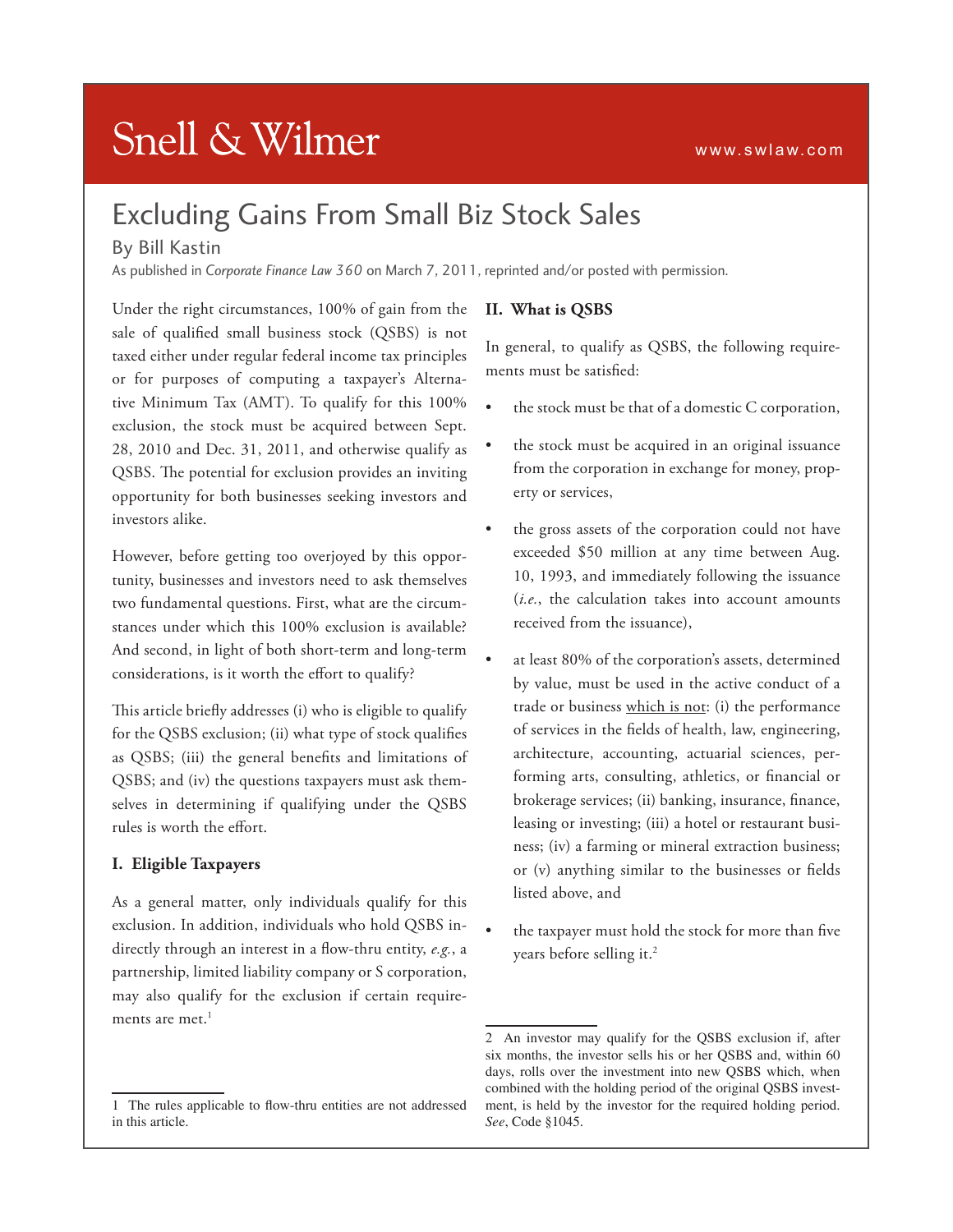#### **III. A Brief Overview of QSBS**

#### *A. The Ability to Exclude from Taxable Income Gain from the Sale of QSBS*

Special treatment available for taxpayers selling QSBS has existed since  $1993<sup>3</sup>$  and, in many respects, is nothing new. The historical rules applicable to QSBS remain relevant to investors and businesses today, and will continue to be relevant in the future. Therefore, in order to best understand why excluding 100% of QSBS gain may not be as good as it sounds, you must first understand the history of QSBS.

Historically, taxpayers were permitted to exclude 50% of gain from the sale of QSBS. When first enacted, the maximum long-term capital gain rate for individuals was 28% — meaning that the effective tax rate on gain from the sale of QSBS was approximately 14%. As such, the benefit of investing in QSBS could be roughly calculated as the difference between (i) a 28% tax rate generally applicable to long-term capital investments; and (ii) a 14% effective tax rate applicable to QSBS. In this respect, the legislation strongly favored investing in QSBS.

However, in 1997, the cumulative effect of two changes in the tax law undermined the incentive to invest in QSBS. First, the maximum long-term capital gain rate was reduced from 28% to 20%. Second, that rate reduction did not apply to QSBS and, as a result, the effective tax rate on gain from the sale of QSBS remained at 14%.<sup>4</sup> As such, the benefit of investing in QSBS was reduced — and could be roughly calculated as the difference between (i) a 20% tax rate; and (ii) a 14% effective tax rate.

In 2003, the maximum long-term capital gain rate was reduced again — this time to 15%. And, once again, the rate reduction had no impact on QSBS.<sup>5</sup> As such, the benefit of investing in QSBS could be roughly calculated as the difference between (i) a 15% tax rate; and (ii) a 14% effective tax rate. For many investors, after taking into account the required five-year holding period and other applicable requirements, acquiring QSBS hardly seemed worth the effort.

In recent years, legislative efforts were taken to stimulate investments in QSBS. For example, gain from the sale of QSBS acquired after February 17, 2009 and before the end of 2010, was subject to a 75% exclusion (as opposed to a 50% exclusion). As a result, the maximum effective rate applicable to QSBS was 7%, as opposed to 14%;<sup>6</sup> and the benefit could be calculated as the difference between (i) a 15% tax rate; and (ii) a 7% effective tax rate.

In late September 2010, the amount of excludible QSBS gain was increased to 100%. However, these rules applied only for QSBS acquired between Sept. 28, 2010 and the end of 2010 — giving taxpayers only a few short months to react.<sup>7</sup> In addition, gain from the sale of QSBS acquired during that brief window would not be subject to the AMT.8

In late December 2010, the rule allowing taxpayers to exclude from taxable income, including the AMT, 100% of their gain from the sale of QSBS was extended to QSBS acquired through Dec. 31, 2011.<sup>9</sup> Thus taxpayers were given ample time to consider whether to invest in QSBS, or to qualify as a corporation with the ability to issue QSBS.

#### *B. Limitations*

It is important to recognize the limitations of investing in QSBS. For example, the amount of gain from the sale

<sup>3</sup> *See*, the Revenue Reconciliation Act of 1993.

<sup>4</sup> *See*, the Taxpayer Relief Act of 1997 and Code §1(h)(1) (addressing, among others, "Section 1202 gain").

<sup>5</sup> Although, in certain circumstances, if the corporation was a qualified business under the Empowerment Zone Rules, then the amount of gain excludible was increased from 50% to 60%.

<sup>6</sup> *See*, the American Recovery and Reinvestment Act of 2009.

<sup>7</sup> *See*, the Small Business Jobs Act of 2010.

<sup>8</sup> For QSBS acquired prior to that time, a portion of the gain was treated as a preference item and was therefore included in income for purposes of computing the AMT.

<sup>9</sup> *See*, the Tax Relief, Unemployment Insurance Reauthorization and Job Creation Act of 2010.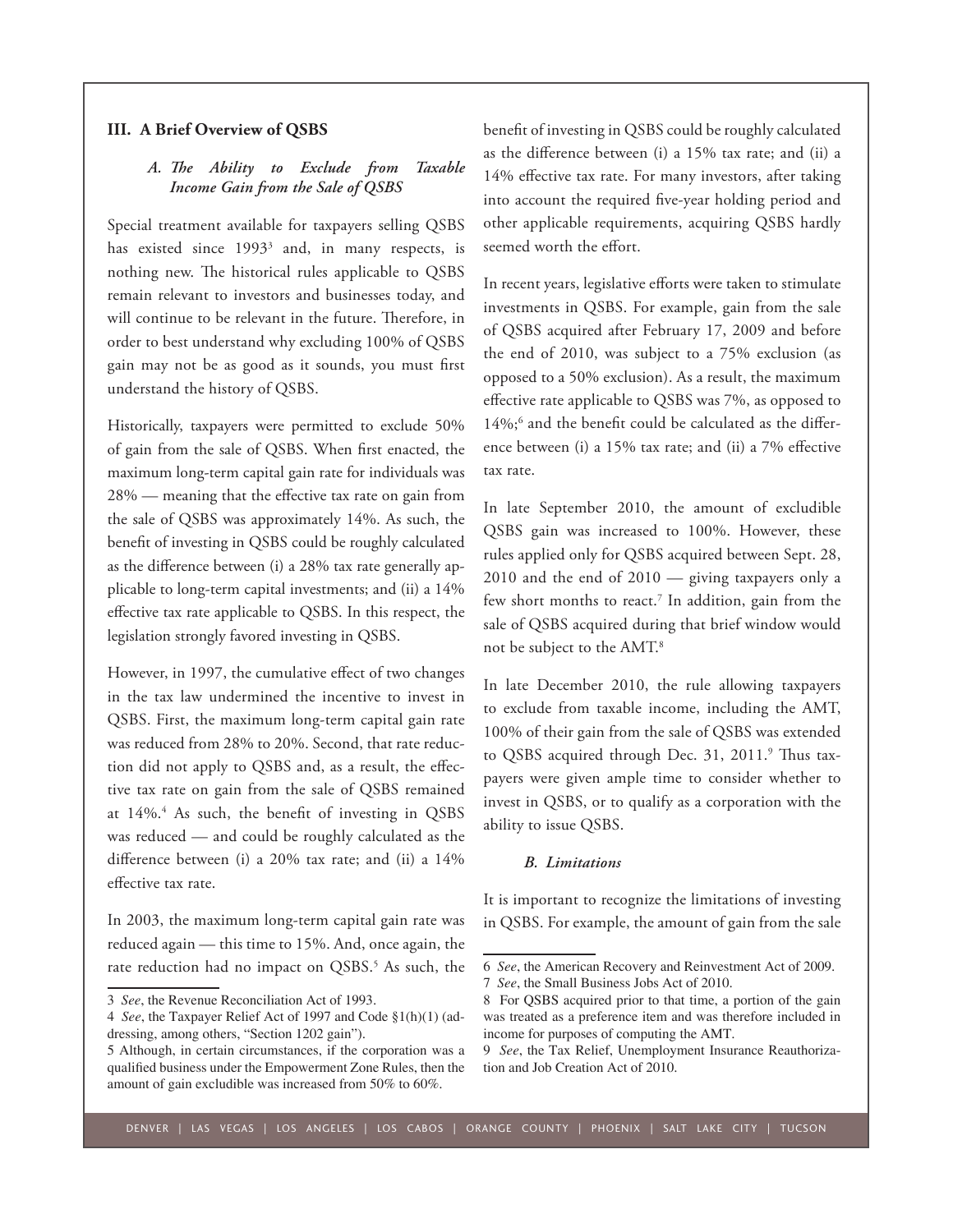of QSBS eligible for exclusion is limited to the greater of (i) \$10 million; or (ii) 10 times the taxpayer's investment in the corporation.

In addition, special rules exist which, if applicable, could deny the benefits of QSBS. For example, if a corporation redeems stock from a stockholder within the four-year period commencing two years prior to the issuance of the stock, the exclusion rules may no longer apply to that stockholder. Similarly, if the corporation redeems a significant portion of its outstanding stock within the two-year period commencing one year prior to the issuance of the stock, the exclusion rules may no longer apply to any stockholder.

Also, as one would suspect, there are special rules that deny the benefits of QSBS if the taxpayer (or a related party) takes an offsetting position before the end of the required five-year holding period.

#### **IV. Is It Worth It?**

Notwithstanding the limitations discussed above, the ability to exclude 100% of gain from the sale of a five-year, or longer, investment is incredibly enticing. Unfortunately, the analysis does not end there. There are many other factors to consider before deciding either to acquire QSBS, or to qualify as a corporation with the ability to issue QSBS.

#### *A. Choice of Entity*

Both investors and the businesses seeking to attract them need to consider whether it makes sense for the investment vehicle to be treated as a C corporation. As a general matter, limited liability companies, partnerships and S corporations are viewed as more tax-favorable investment vehicles due to the flow-thru tax regimes applicable to them.

In contrast, because investing in a C corporation gives rise to both a corporate-level tax and a shareholder-level tax, an investor's return on investment — other than from a sale of stock qualifying for the exclusion — will be significantly and adversely impacted by a decision to be treated as a C corporation.<sup>10</sup>

Businesses currently taxed as partnerships or S corporations should carefully consider the consequences of converting to a C corporation or terminating their S corporation status, respectively. Not only can such decisions have an immediate adverse tax impact on the business, but those decisions could have lingering tax consequences as well.<sup>11</sup>

Moreover, if, after the passage of time, it turns out that having the ability to issue QSBS was not the best way to attract investors, businesses will quickly discover that converting from a C corporation may be even more painful than converting to a C corporation.

#### *B. Subsequent Changes in Tax Laws*

Potential changes in tax laws further complicate the difficulty in deciding whether it is worth the effort to acquire, or have the ability to issue, QSBS.

## *1. Percentage of QSBS Gain Excludible for Subsequent Investors*

If the new law excluding 100% of gain from the sale of QSBS is not extended beyond 2011, then the 50% gain exclusion rules will again be in effect for stock acquired after 2011, and a percentage of the excluded portion of the gain will be treated as a preference item for purposes of computing an investor's AMT. Although this change will not directly impact inves-

<sup>10</sup> Assuming a corporate tax rate of 35% and a shareholder tax rate on qualified dividends of 15%, the effective tax rate on \$100 of corporate profits that, after taxes, will be distributed to its shareholder, is approximately 44.8% (*i.e.*, \$100 x 35% corporate tax rate leaves only \$65 available for distribution as a qualified dividend, and \$65 x 15% qualified dividend rate, leaves \$55.2 after-tax proceeds for the investor). If the 15% qualified dividend rate sunsets at the end of 2012, then the tax rate on dividends may increase to ordinary income tax rates, resulting in an even larger effective tax rate.

<sup>11</sup> For example, if an S corporation terminates its S corporation status then, in general, it may not re-elect S corporation status for the 60-month period following such termination.